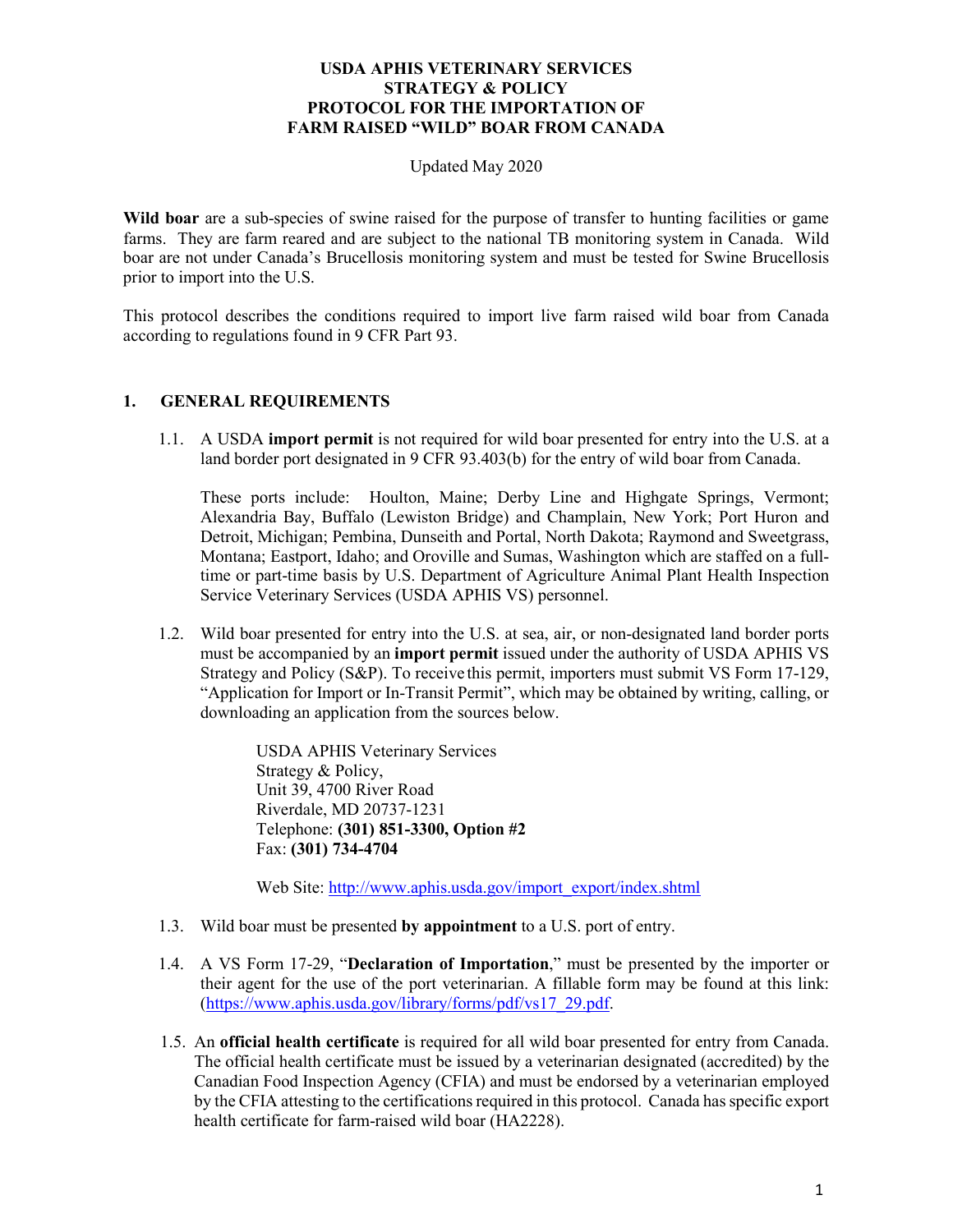# Updated May 2020

- 1.6. Importers are advised that individual U.S. states may have additional requirements than USDA APHIS.
	- 1.6.1. It is the importer's responsibility to verify and to meet these conditions.
	- 1.6.2. Importers should contact officials in the destination state to determine these requirements [\(https://www.aphis.usda.gov/aphis/ourfocus/animalhealth/animal](https://www.aphis.usda.gov/aphis/ourfocus/animalhealth/animal-and-animal-product-import-information/entry-requirements/us-state-and-territory-animal-import-regulations)[and-animal-product-import-information/entry-requirements/us-state-and](https://www.aphis.usda.gov/aphis/ourfocus/animalhealth/animal-and-animal-product-import-information/entry-requirements/us-state-and-territory-animal-import-regulations)[territory-animal-import-regulations.](https://www.aphis.usda.gov/aphis/ourfocus/animalhealth/animal-and-animal-product-import-information/entry-requirements/us-state-and-territory-animal-import-regulations)
	- 1.6.3. These may include a state import permit, additional testing, and/or nonvaccination status.

# **2. CERTIFICATIONS: The official health certificate must contain the following statements:**

2.1. Canada is free of Foot-and-Mouth Disease (FMD), Classical Swine Fever (CSF), African Swine Fever (ASF), Swine Pseudorabies (Aujeszky's Disease, AD), and Swine Vesicular Disease (SVD).

#### **OR:**

- 2.2. In the event of an outbreak of foreign animal disease in Canada, the wild boar intended for export to the U.S. did not originate from, or transit through, a current USDA APHIS recognized zone or region in Canada established due to the detection of Foot-and-Mouth Disease (FMD), Classical Swine Fever (CSF), African Swine Fever (ASF), Swine Pseudorabies (Aujeszky's Disease, AD), or Swine Vesicular Disease (SVD).
- 2.3. The farmed wild boar were part of the national herd of Canada:
	- 2.3.1. The farmed wild boar were born in Canada or the [United States,](https://www.law.cornell.edu/definitions/index.php?width=840&height=800&iframe=true&def_id=713b0e7ba87f1a6674e58b99a445b8c9&term_occur=999&term_src=Title:9:Chapter:I:Subchapter:D:Part:93:Subpart:E:Subjgrp:65:93.516) and have been in no [region](https://www.law.cornell.edu/definitions/index.php?width=840&height=800&iframe=true&def_id=7817c204566b1056d4656994e9d4737d&term_occur=999&term_src=Title:9:Chapter:I:Subchapter:D:Part:93:Subpart:E:Subjgrp:65:93.516) other than Canada or the [United States,](https://www.law.cornell.edu/definitions/index.php?width=840&height=800&iframe=true&def_id=713b0e7ba87f1a6674e58b99a445b8c9&term_occur=999&term_src=Title:9:Chapter:I:Subchapter:D:Part:93:Subpart:E:Subjgrp:65:93.516) or
	- 2.3.2. The farmed wild boar have been legally imported into Canada from some other [region](https://www.law.cornell.edu/definitions/index.php?width=840&height=800&iframe=true&def_id=7817c204566b1056d4656994e9d4737d&term_occur=999&term_src=Title:9:Chapter:I:Subchapter:D:Part:93:Subpart:E:Subjgrp:65:93.516) and unconditionally released in Canada; they were eligible to move freely within that [region](https://www.law.cornell.edu/definitions/index.php?width=840&height=800&iframe=true&def_id=7817c204566b1056d4656994e9d4737d&term_occur=999&term_src=Title:9:Chapter:I:Subchapter:D:Part:93:Subpart:E:Subjgrp:65:93.516) without restriction of any kind and have been in Canada after such release for 60 days or longer.
- 2.4. The wild boar have not been imported into Canada from countries designated by USDA APHIS as affected with FMD, CSF, ASF, AD, or SVD; nor are they first generation progeny of such imported wild boar.
- 2.5. The wild boar have had no contact with wild boar or swine or products of wild boar or swine (including imported wild boar or swine or imported products of wild boar or swine) that were located in a current USDA APHIS recognized zone or region established due to the detection of FMD, CSF, ASF, AD, or SVD.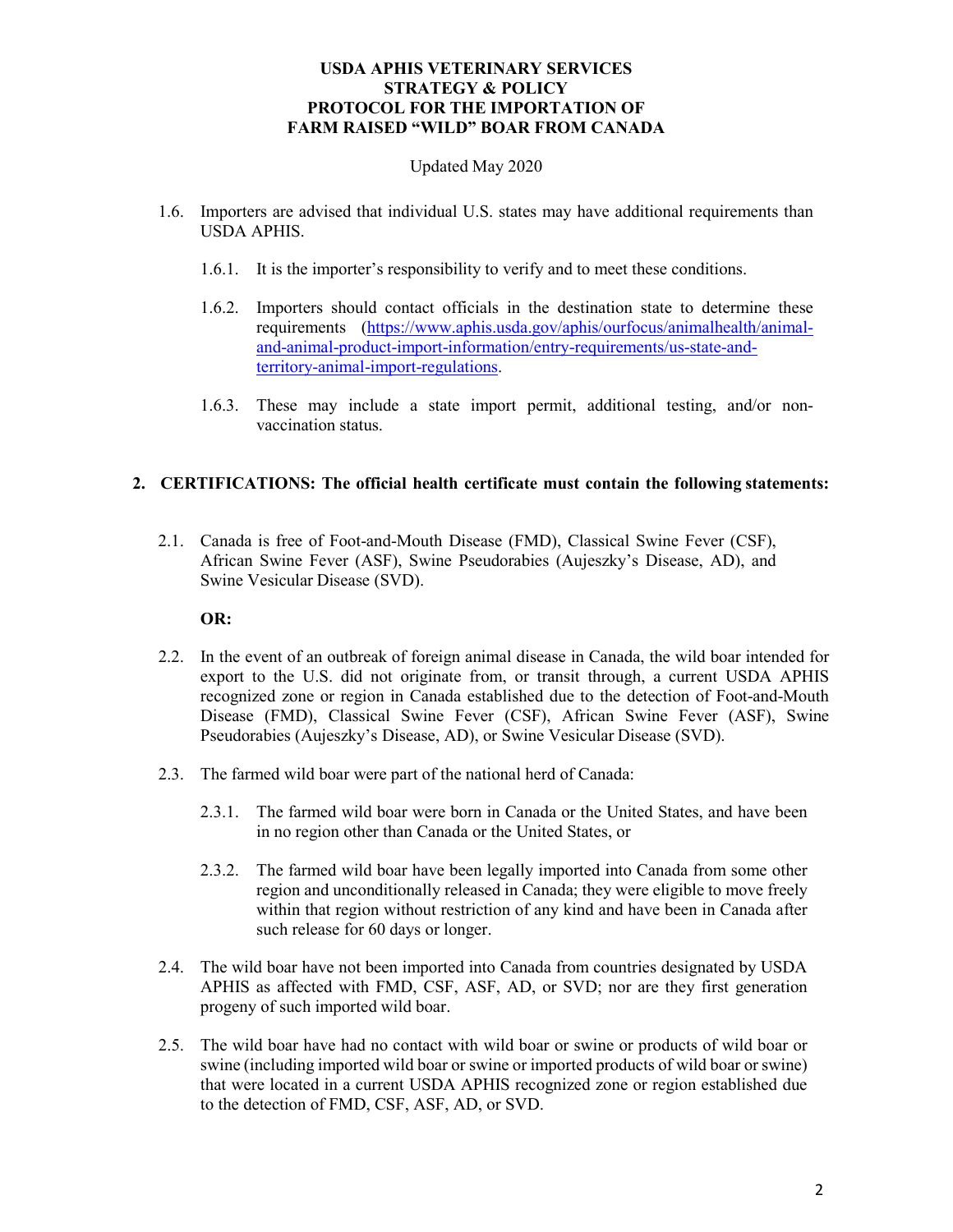# Updated May 2020

- 2.6. The wild boar have not been vaccinated against FMD, CSF, ASF, AD or SVD and are not progeny of vaccinated sows.
	- 2.6.1. The wild boar have not been vaccinated with any other live or attenuated or inactivated vaccine during the 14 days preceding export to the U.S.
	- 2.6.2. Vaccination protocols for wild boar vary. Using their professional discretion, herd veterinarians develop vaccination protocols for each wild boar production situation. USDA APHIS will accept vaccination programs recommended by consulting veterinarians, published by swine experts, and/or developed by the swine industry for the control of existing swine diseases.
- 2.7. The attesting CFIA-accredited veterinarian has inspected the wild boar before the date of export and found them to be free of evidence of infectious and communicable diseases and, as far as can be determined, exposure thereto during the preceding 60 days.
	- 2.7.1. Wild boar must be inspected within 14 days prior to export.
	- 2.7.2. In the event of an FAD outbreak, inspection must be within **7** days prior to export.
- 2.8. The official health certificate must include:
	- 2.8.1. Region/country of origin;
	- 2.8.2. Name and address of exporter;
	- 2.8.3. Address or other means of identifying the premises of origin and any other premises where the animals resided immediately prior to export;
	- 2.8.4. Name and address of the importer;
	- 2.8.5. Physical address of destination in the U.S.;
	- 2.8.6. In the event of an FAD outbreak in Canada, the physical location of the APHISapproved slaughter establishment and the applicable Food Safety and Inspection Service (FSIS) establishment number for swine for immediate slaughter;
	- 2.8.7. Species, breed, and number of animals to be imported;
	- 2.8.8. Purpose of importation;
	- 2.8.9. Individual identification (see 2.9 below); and
	- 2.8.10. Description of the animals, including age, sex, and breed (if applicable).
- 2.9. Before export, all farmed wild boar were individually identified with **official ear tags** using a unique indicator approved under Canada's official national identification system for swine developed by the CFIA, the National Livestock Identification and Traceability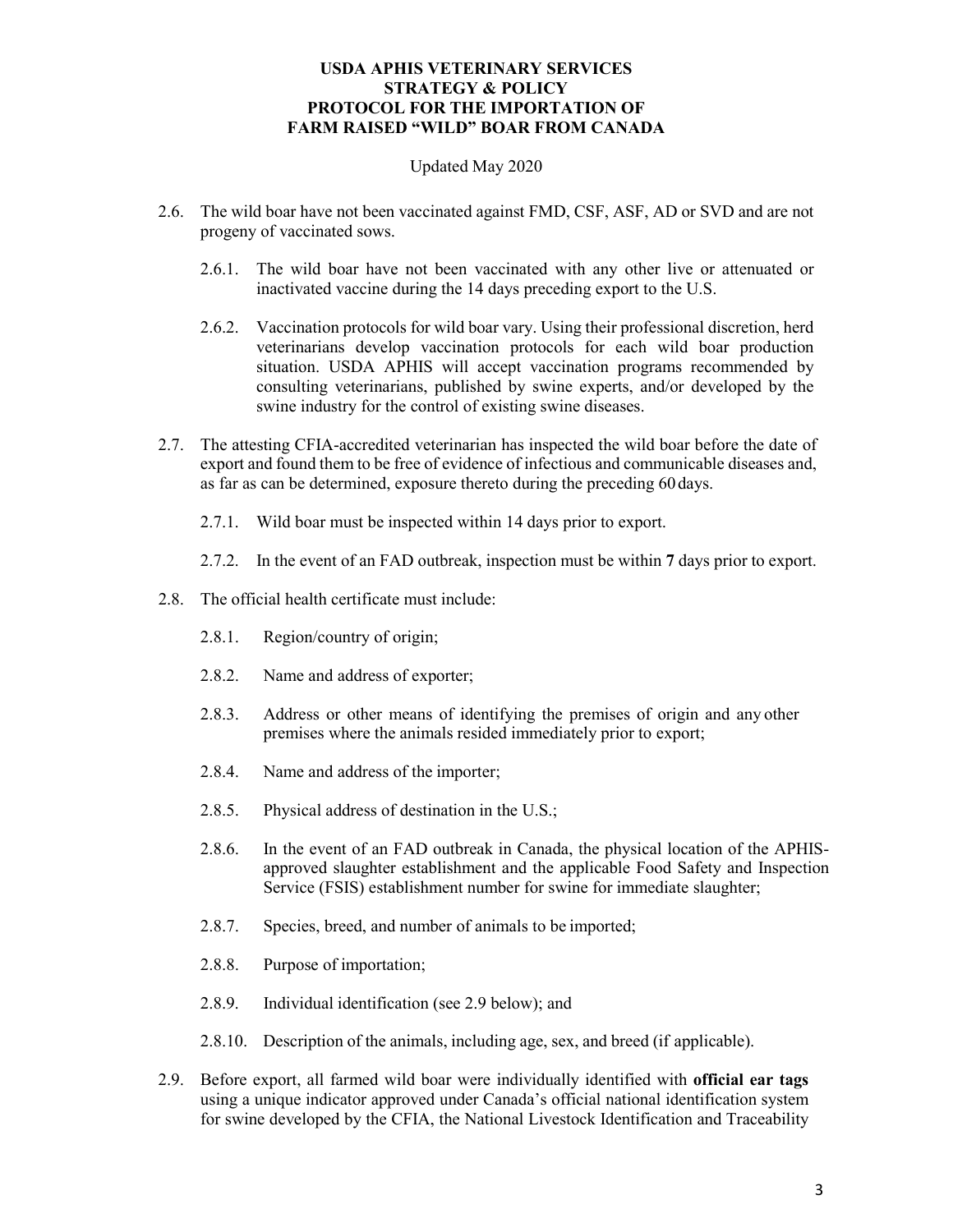#### Updated May 2020

#### (TRACE) program.

- 2.9.1. The tag/indicator must have a unique identification number which bears the official trademark of the responsible administrator (Pig Trace). The unique identification number must follow the ISO 11784 standard (15 digit unique number).
	- 2.9.1.1. Ear tags bear a unique 15 digit number that follows the ISO 11784 standard format.

OR

- 2.9.1.2. Ear tags bear an official CPC-designated 5 digit alphanumeric herd mark unique to the production site. These ear tags will have a secondary unique herd management identification number on the same tag.
- 2.9.2. A secondary identification in the form of a plastic or metal ear tag, brand is required. If an approved electronic ear tag is used as permanent individual identifier, it can be used as the sole identifier if it can be read without restraining the animal.
- 2.9.3. Ear tags must be readable from the outside of the conveyance without restraining the wild boar.

#### **3. TEST REQUIREMENTS**

- 3.1. Brucellosis. Wild boar must test negative for brucellosis by Buffered Brucellosis Antigen Test within 30 days prior to export.
- 3.2. Florescence Polarization Assay (FPA) for brucellosis is an acceptable alternative test.

#### **4. INSPECTION AT U.S. PORT OF ENTRY**

- 4.1. All wild boar will be visually inspected onboard the conveyance by APHIS VS personnel at the port of entry. Port personnel will observe the basic principles of bio-security to reduce the potential for cross contamination between loads of wild boar and swine.
- 4.2. The port VMO will perform a general visual health and fitness to travel inspection onboard the conveyance and will verify that appropriate official individual animal identification matches that listed on the health certificate.
	- 4.2.1. If individual wild boar do not meet VS requirements for entry (identification, health certification), or if there is any concern about the health status/ fitness to travel of any wild boar in the shipment, the individual wild boar in the shipment may be refused entry, or the entire load may be refused entry, and returned to Canada, at the discretion of the port veterinarian.